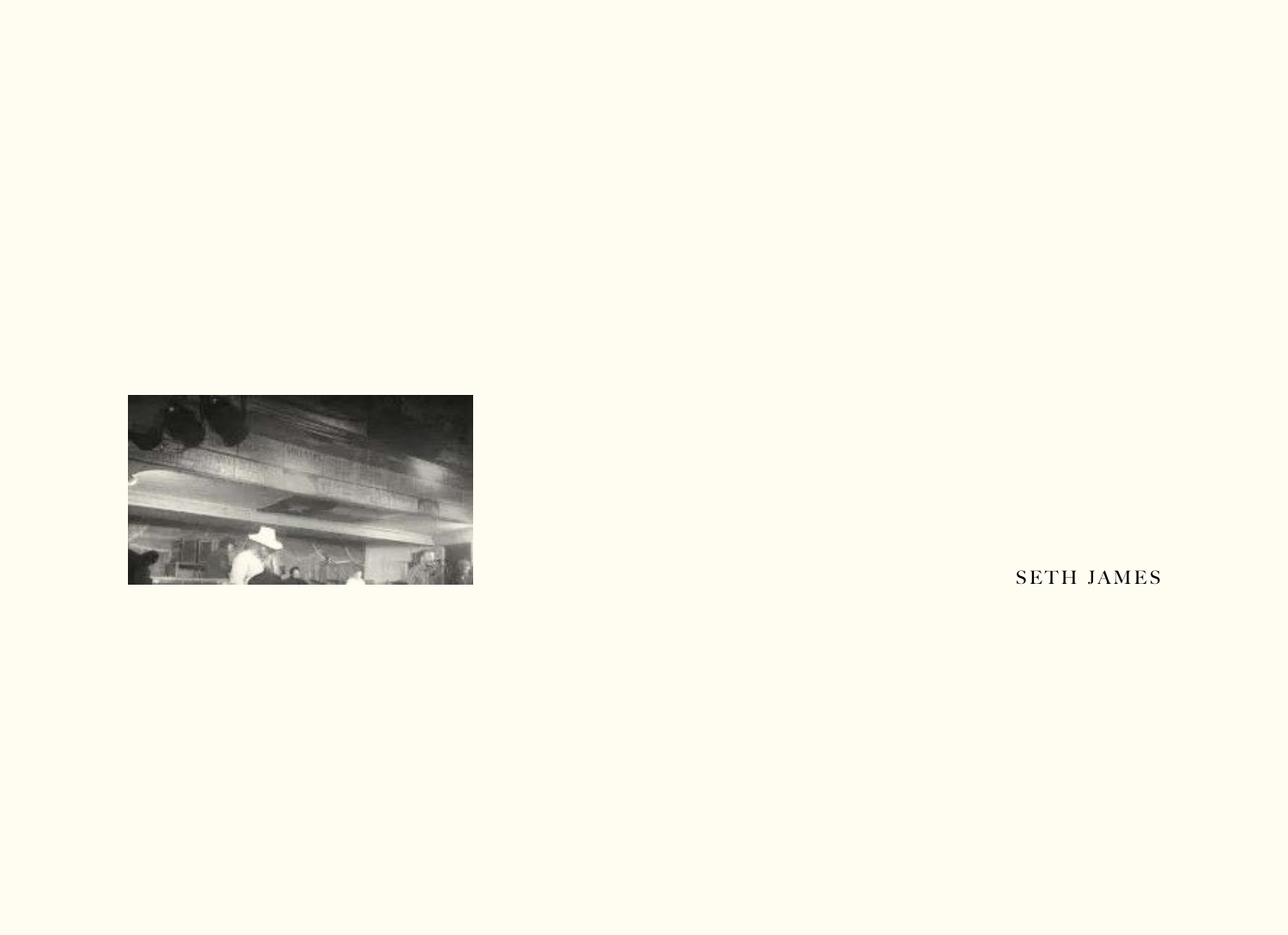## Into Paradise, a Human and the state of the state of the state of the state of the states of the states of the states of the states of the states of the states of the states of the states of the states of the states of the

Up at the scenic overlook off Oleander Road, watch- $J$  ing the lights of Middletown below, the rain had fallen as soft and quietly as if Nature herself were crying her commiseration with Greg's loss. He'd taken Olivia there since they'd been old enough to drive, two teens giggling at the frightening possibilities of life, but giggling together. When their college acceptances had come back only to dash any hope of their going away to the same school, it was while parked off of Oleander Road that they had decided they'd rather stay at home and go to State and be together. Greg had planned an extravagant evening, a year ago, but it had felt wrong to include the whole dining room of a fancy restaurant or to stand under a sky that wasn't theirs, and so he'd waited until they'd crested the hills surrounding Middletown and reached the scenic overlook before pulling off the road and pulling out a ring. A year later the rain picked up as he drove toward an empty apartment with a full

## mind.

The swelling-river noises of tires on wet pavement quieted into nothing as its stifling scent evaporated in Greg's mind. The road, dim through the frantic wipers and fogged windshield, faded. He saw their bed, the rose-light of dawn a halo enveloping her, from the ripple of her bronze hair to the rising curve of her hips leaving the thin sheet. She smiled in the acuteness of a need as gentle as a sigh and as needful as air. Her hand reached for him. Her lips shaped three words. The blast of an oncoming car's horn heralded the end, as Greg snapped back to the present only to careen from his lane into the other and then across the treacherous road. He never clearly saw the tree or felt the glass.

Reeds swayed between his opening eyes and the light, light felt as a sensation more than as warmth, as a peace more than as the absence of darkness. The scent of the reeds woke him, a fragrance strange and sweet. As he became aware of consciousness returning, he turned his head and found that he lay amid a garden of reeds, something like moss cushioning his head. With a start, he came up on his elbows and looked at his body, his chest and arms, his hands, and touched his face. He was unhurt. No slashes nor blood, no cracked ribs nor even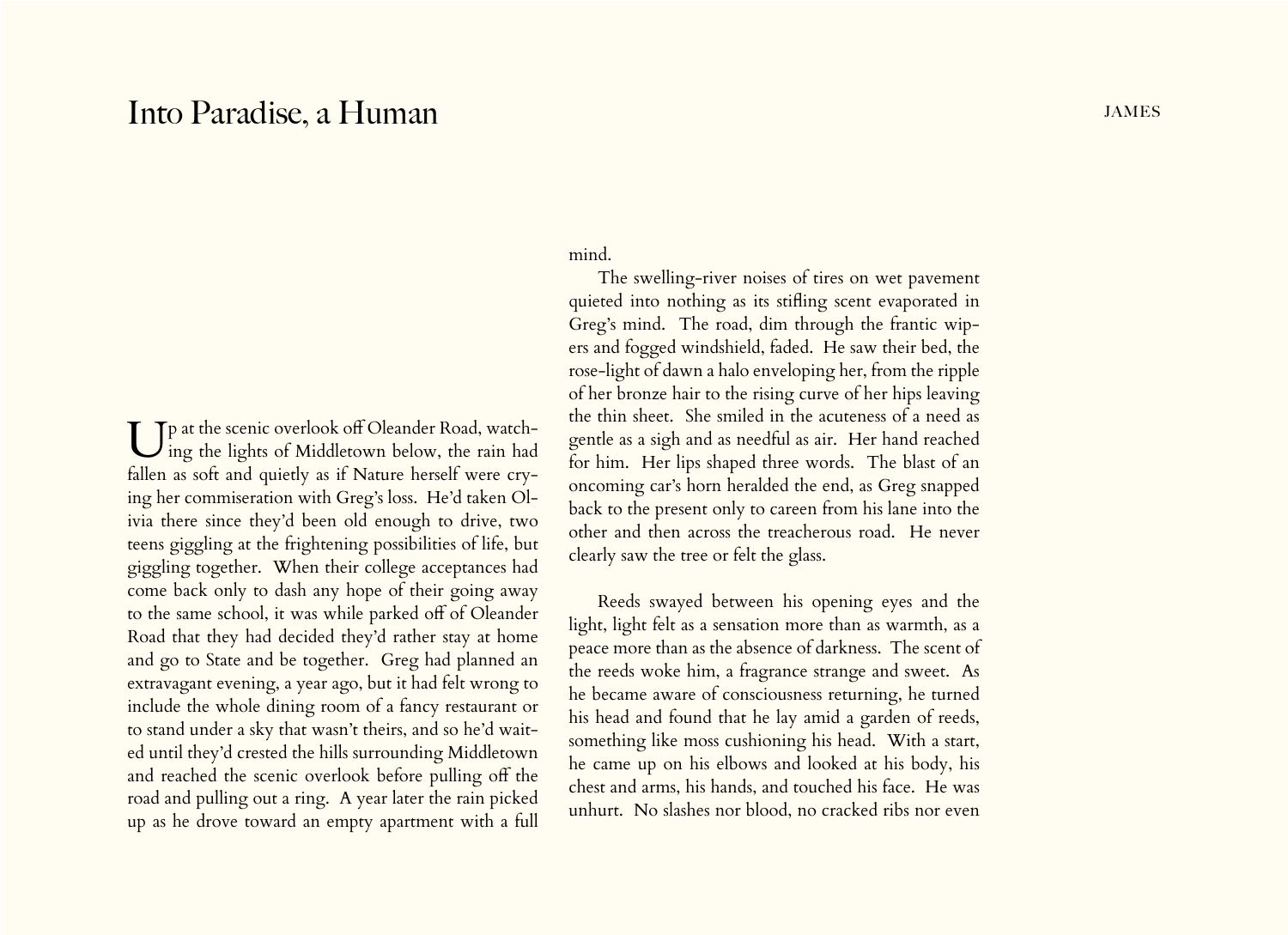a single bruise marred his body. He looked good; he thought he looked as good as he had senior year, a god of the track team. Then he heard singing.

The reeds crowded down to a pond or oasis of sorts, encircled by trees with bark like silver scales and leaves like wisps of emerald gauze. The water looked cool as it rippled, a molten azure, from a misty fountain hardly to be seen at the pond's center. Across the pond, figures lay with their legs in the water, or danced in pairs or groups of three or more, or embraced on the ground in the various poses and rhythms of lovemaking. All of them, though, all whose mouths were not otherwise occupied, sang. They sang a lilting song of words that Greg had never heard before—he was not even sure that he was hearing them now—and yet he knew their meanings: beauty, love, pleasure, peace. As he watched and his eyes grew sharper in the sourceless light, a reed blossom brushed his cheek and its softness awoke a shout within him.

"This," he said, his voice a whisper of uncertain use, "this must be Paradise. I've died. I've crashed the car and I've died. But if I have, and this is Paradise, then Olivia must be here somewhere. Olivia."

He scrambled to his feet, expecting soreness or the clumsiness that comes after a long convalescence, but

found only strength. He set off at a quick walk but was soon striding and then running and then sprinting and laughing as he ran, tears hot on his cheeks. He circled the pond and was nearly among the figures he'd seen from the other shore before they saw him. When they did, though, the cry that erupted from them was of horror and fear. Their screams were of panic, filling the air, shocking Greg to a stumbling halt. Some stared for a moment, their bodies recoiling of their own accord despite their minds' fascination, before they turned and bolted from the pond.

"Wait, where are you going?" Greg called after them. "Who are you?"

Only shouts of alarm replied.

"What are you?" he asked quietly of the empty shore.

They had looked, from a distance, as any man or woman might look. When he had drawn near, however, Greg had seen that they appeared quite different. Their skin was as white as cream, pierced nowhere, not for mouth nor nose nor even for eyes. Their curves connoted gender but nothing more. They had neither hair nor fingernails. And yet, for all their strangeness, Greg felt drawn to them. He felt no fear of them. They seemed to exude a warmth similar to that of the light of Paradise.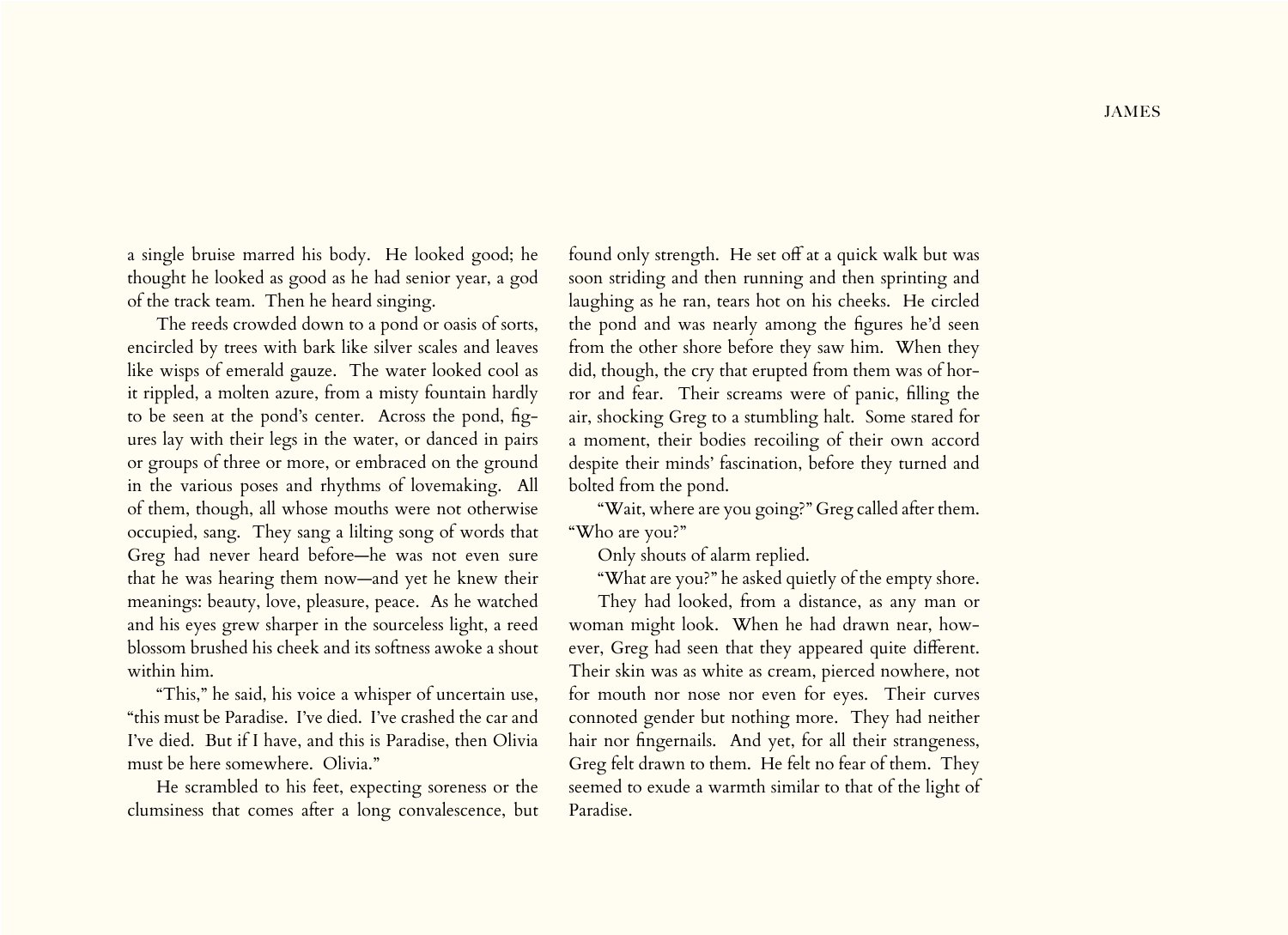"I must have frightened them," he thought aloud. "Perhaps my body is still partially alive somewhere and so I haven't fully taken on the form of the others here. Well, it can't be helped. Olivia must be here somewhere. I'll simply have to calm these people down and ask how to find her."

The trees thinned the farther from the pond Greg went. Through them, he saw a small village of sorts. Their homes were as white as plaster formed into domes and ovals, with many terraces and balconies, joined by gardens of peculiar fruit-bearing trees and flowers of multitudinous color and form and size. The few streets were paved with interlocking stones shaped like leaves. The people, though, were not as peaceful as their village. The returning bathers had spread warning and everywhere people were darting inside or racing off to the farther dwellings to bring word.

With a dash, Greg reached the back garden of one of the peripheral houses. He crept around until he could hear what was being said in the street. Their voices came to his mind, though, rather than to his ears, and it came only faintly. It was not until a woman screamed that he heard a word distinctly: "A human! A human has come, save us."

"Yes, a human," another said. "Unbelievable but

true: I saw it. Holes in its face, one filled with sharp fangs; the flesh above pulled back to reveal orbs of pulsating color; and tentacles—have mercy—it was covered with tiny tentacles from its head down its chest and then down both arms and legs. It was horrifying! A human."

As the small clusters of people fled inside and closed their doors, Greg leaned his back to the wall and sank to the ground. "A human?" he thought. "Are they not humans? Where am I, then?"

He could hear doors closing throughout the village but looking up and down the row of houses, he noticed a forgotten door remained open. On the second floor, a balcony overlooking a garden, a rearward-facing door stood ajar. Wanting answers, Greg slipped off to that house.

He leaped into a tree nearby and pulled himself up into its limbs. After a quick scramble, he was close enough to jump onto the balcony. In a moment, he was through the doorway and into a bedroom. The décor was strange in form but inviting nonetheless; its softness was not diminished by the strangeness of its design. Careful to make no sound, Greg padded to the interior door and slowly opened it. From a landing, he looked down on a woman struggling to push what must have been a bookcase against of the front door, as a barricade.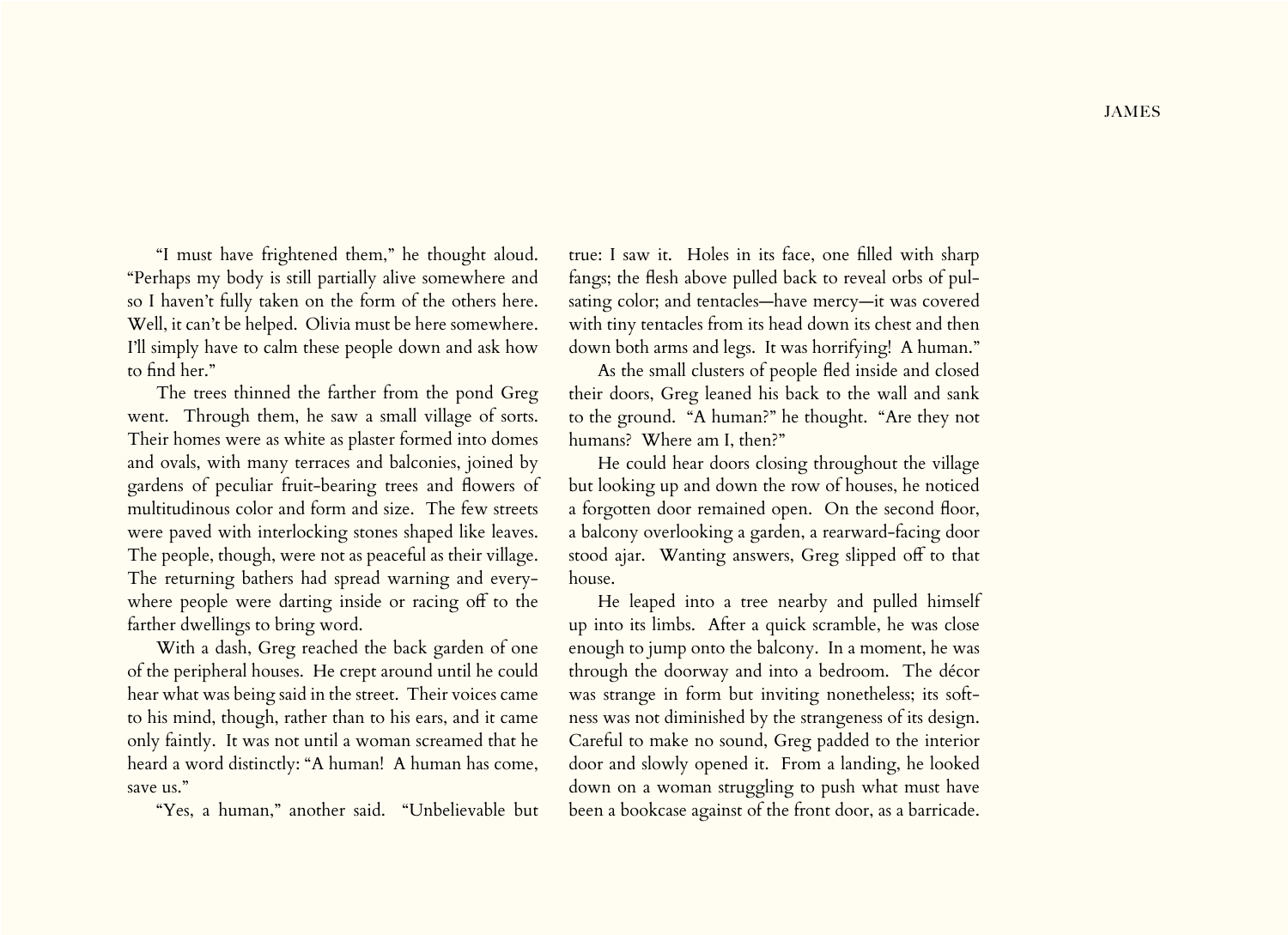She did not hear him descending the stairs and turned only when he was an arm's length from her. She recoiled in fear and shock but was unable to scream. Greg took her raised and shaking arms in his hands and held her by the wrists.

"Please don't hurt me," she cried. "Please don't hurt me. Don't drag me down to earth. I don't want to go, please."

"Listen. Listen!" he said. "I'm not going to hurt you. And I have no intention of going back to earth. This is Paradise, isn't it?" She nodded. "Well, where else would I want to be? I just arrived. I'm not sure why I don't look like everyone else here. Haven't others arrived? Isn't this where we go?"

"You can look like us?" she asked aghast. "You can cast a spell and appear Paradisian? Oh no, there are more of you."

"That's what I'm trying to find out," he said. "I'm looking for a woman, she would have arrived a couple months ago. Her name is Olivia."

"No, I've never seen a human before; I don't know!" she wailed. "I've heard the stories but never has a human come to our village. Please, let me go. Don't drag me down to the pit of earth."

"I don't understand," he said, exasperated, throwing

her hands away from him. "Why are you so afraid? And why do you speak about earth like that? Isn't this Paradise? Isn't this where humans go when we die?"

"What is die?" she asked, huddling away and into a corner. "A spell?"

"This doesn't make sense," he said, running his hands over his head. "Why are you so afraid? Of me, of earth?"

"It's earth," she said, growing breathless from shock. "It's full of humans. Humans everywhere. Hurting one another, slashing and beating and worse. Torture. Burning. Fire everywhere. Choking on the fires of earth. Poisoning the waters. Starving everyone and everything. Conflagrations of pain. Plagues sweeping the land unchecked. Powerful humans commanding towers built of skulls. Meager humans who hunger for torment, lashing out for the punishment they desire. There is war. There is hate. There is destruction. Earth is the prison of the wicked and humans are the embodiment of evil."

"That's what you think of earth?" he said.

"You are not the first, human," she said, shock calming her to a dreamy surrender. "Humans have always dragged themselves up from earth. But when they get here, they try to make an earth of Paradise."

"I had made a paradise of earth," he said quietly to himself. "Olivia and I had." More loudly, he said, "All I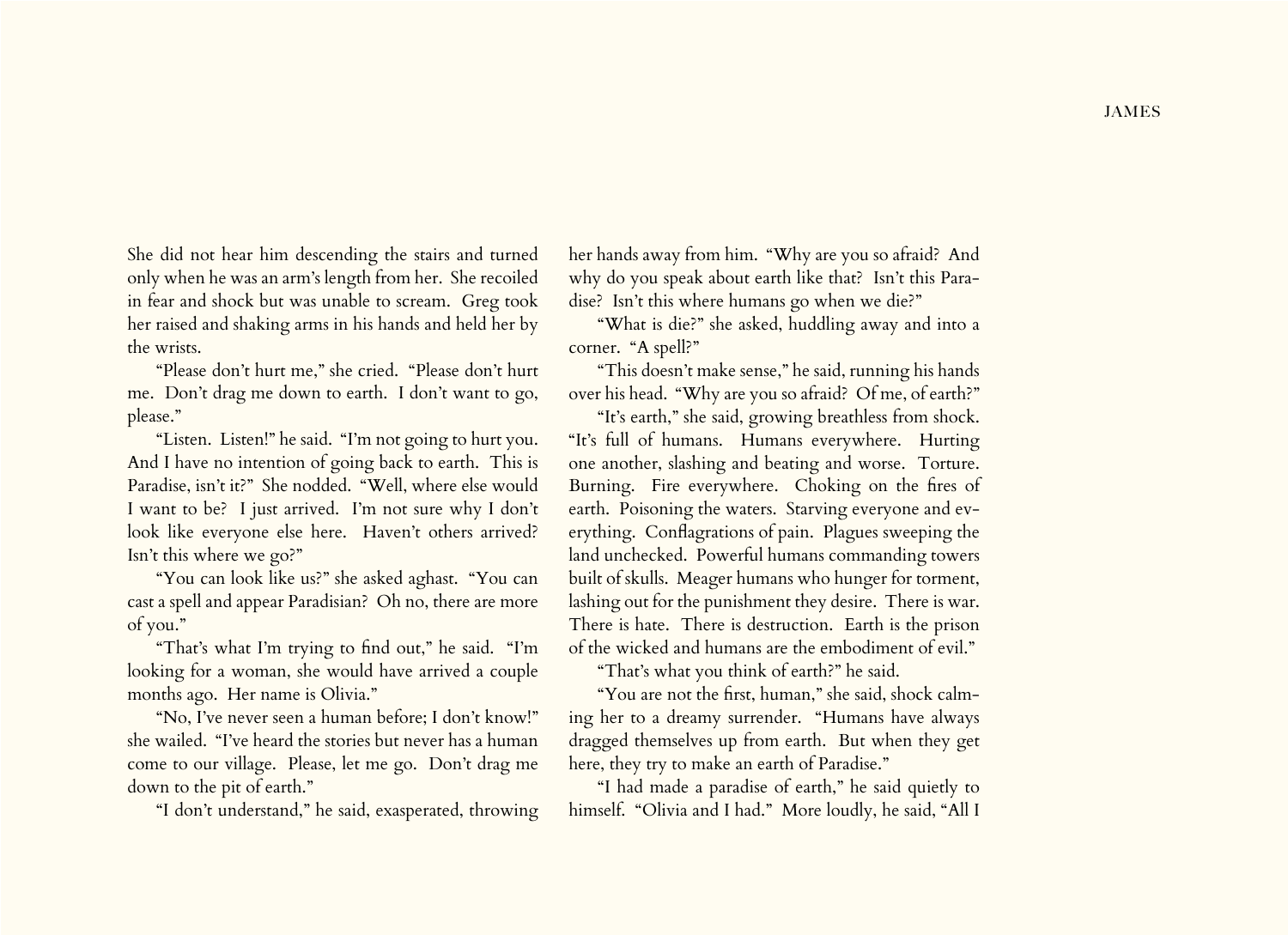want is to find her. If humans come here and are shunned by whatever you are, where do they go? Where would I find Olivia?"

The door shook with a mighty blow from without. Greg jumped back a step and watched as the blow was repeated again and again twice more. The last blow overturned the bookcase and the round door fell in. Over the wreck of the doorway, seven Paradisians swarmed in, each armed with a carafe of clear liquid or a glowing rod. The foremost of them swung its carafe in a wide arc, splashing Greg with its contents.

Screaming in pain, Greg stumbled back, crashing into the wall behind him. He slapped at the burning liquid, falling over a piece of furniture that smashed beneath him. His screams were terrible in their echoing reverberation; the Paradisians pulled back, wasting their advantage. Regaining his feet, Greg shouted, "What are you doing? What is that, acid?"

"It is Water of Growth and Renewal, human," the bold one shouted back. "Anathema to your evil kind."

Again the bold Paradisian swung his carafe and drenched Greg in a spray of burning fluid. Screaming his pain and anger, Greg retreated to the back room. The Paradisians ranged across the archway, shielding the woman who still huddled on the floor.

"Did he hurt you?" one asked her.

"He tried to cast a spell on me," she mumbled. "Tried to make me an Olivia, drag me down to earth."

"Human!" another shouted at Greg. "You will never have her."

"That's not what I said," Greg shouted back.

"Lies," the Paradisian cried. "It already weaves its spells and lies. No one listen to it! Quick, we must drive it away before it drags any of us to earth."

With that, four of the newcomers attacked in unison, either trying to douse Greg with the Water of Growth and Renewal or to club him with their glowing rods, of which Greg did not want to discover the effect. Bursting out through the garden door, Greg ran. But he did not escape his tormentors.

Through the trees that led toward the pond, more Paradisians came, armed like the seven inside. Everywhere Greg turned, more Paradisians loomed, always driving him on with shouts of, "Evil human! We shall drive you from Paradise. Back to Earth where you belong."

Charging between two houses, Greg emerged on the street only to find it blocked in both directions. His back then exploded in a searing heat that threatened to overwhelm him. He ran in the only direction not blocked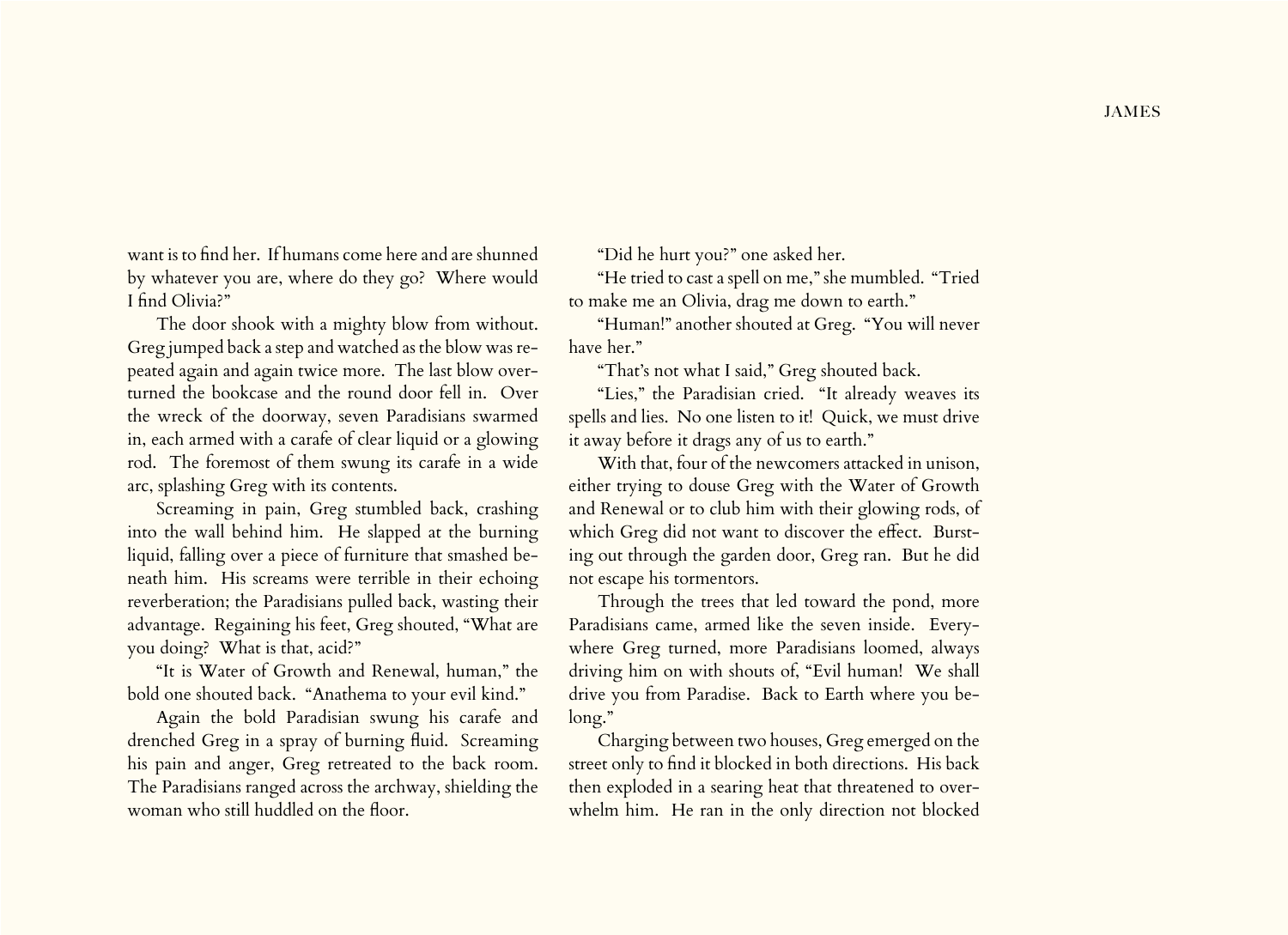by a Paradisian: into a garden several homes down the street. Tripping in his haste, he fell to his knees on the stone flags, crawled in a mad scramble until he could rise again, and then burst through a hedge and onto a greensward. A circle had been drawn on the springy moss lawn, a large star inside a circle with many symbols between the points. When Greg reached the far side of the star he found he could go no farther. Some invisible force kept him from leaving the circle.

"Trapped, human," a Paradisian said as the hunters surrounded him. "Trapped in the Expulsion Circle, just as we planned. You are not the first of your evil kind to soil Paradise with your presence. But your corruption ends now."

"I don't know what you're talking about," he shouted and then held up his hands as another splash of water seared him. "I haven't done anything to you!"

"And we mean to keep it that way," another Paradisian said, striking from beyond the edge of the circle with its glowing rod. The blow drove Greg to his knees.

"Answer me, human," the Paradisian said: "who summoned you to Paradise?"

"I don't know what you're talking about," Greg repeated.

"We will remind you of the torment of earth if

we have to, human," another Paradisian said and then splashed him. Greg screamed and frantically wiped the burning fluid from his skin. "Who summoned you?"

"I don't know what happened," he said, panting with pain. "I died; I woke up in the reeds by the pond; that's all."

The Paradisians exchanged looks before one spoke. "Perhaps he is a dull human," one said. "It does not know why it was summoned. I've heard such is possible."

"It lies, never forget that," another Paradisian said. "They are capable of saying that which is untrue."

"I will not harm any of you," Greg said. "I only wished to find Olivia."

"And what is an Olivia?" the Paradisian asked.

"No!" several others shouted. "Do not ask for its lies or you will be corrupted. No doubt this Olivia it seeks is something it wishes to destroy or harm or whatever it is humans do in their ghastly mirth. Let us send him back to earth."

"I agree," another Paradisian said. "Its lies have already begun. But don't bother, human. You'll not lure any of us away. You'll be back in the pit of earth in time to torture someone for your next meal, don't worry. Begin the ritual!"

In chanted words that Greg could not understand,